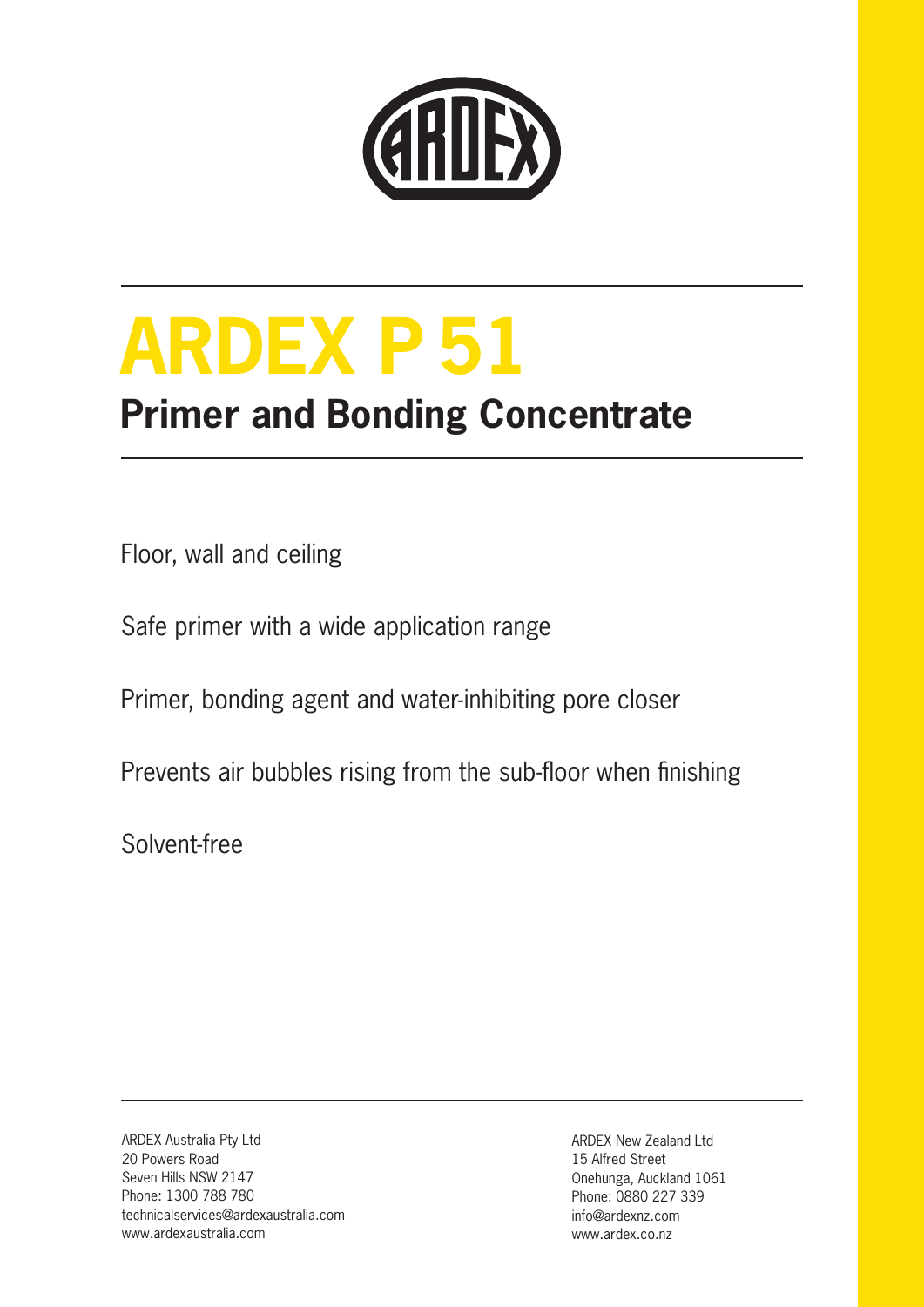## **ARDEX P 51**

#### **Primer and Bonding Concentrate**

#### **DESCRIPTION**

ARDEX P 51 is an engineered priming system for use with ARDEX floor levelling cements. It is a solventfree, blue synthetic resin dispersion, which after drying to a clear film inhibits water penetration.

#### **USE**

Water-inhibiting primer, precoat, bonding agent and pore closer.

Priming concrete to take finishing, repairing and levelling compounds.

As a pore closer on concrete and cement screeds

- It prevents air bubbles rising from the substrate in subsequent finishing layers.
- It prevents any mixing water being drained in subsequent finishing layers.

Bonding agent on smooth concrete for gypsum-bound wall finishing compounds.

Protective coat against dust formation on finishing and repairing compounds, which are to serve as wearing surfaces for a short time.

Internal applications only.

#### **DIRECTIONS FOR USE**

This product is used diluted with water, to prepare internal surfaces to receive cement-based levelling compounds, adhesives, screeds as well as plaster-based materials, improving adhesion and inhibiting penetration of water. It is used as a pore sealer on floor surfaces to prevent air bubbles rising through subsequently applied subfloor smoothing and levelling compounds.

#### **SUBSTRATE**

The substrate must be dry, porous, firm and free from dust and release agents.

#### **APPLICATION**

Apply diluted ARDEX P 51 (refer to table) evenly with a soft broom. DO NOT use paint rollers, mops or spray equipment. DO NOT leave any bare spots. Brush off puddles and excess primer. Allow to dry to a clear, thin film (minimum 3 hours, maximum 24 hours). DO NOT install ARDEX floor levelling cements before primer has dried thoroughly. Primer can be applied the day before. Use clean container.

Dilute 1:2 with water as a pore closer for porous concrete sub-floors and ceilings.

Dilute 1:3 with water as a primer and bonding agent on absorbent substrate.

#### **MATERIAL REQUIREMENT**

Approximately 100mL in concentrated form at 1:2 with water gives 300mL of diluted ARDEX P 51 per m² as a pore closer on porous concrete and cement screed flooring.

Approximately 50mL in concentrated form at 1:3 with water gives 200mL of diluted ARDEX P 51 per m² as a primer and bonding agent and to bind dust.

Substrate pre-treatment for subsequent finishing, repair and levelling work with products from the ARDEX range can be seen in the table below on the application of primers.

**NOTE:** Please also refer to the ARDEX P82 and P9 datasheets.

**Packaging:** Plastic container with 5L and 20L.

**Storage:** Can be stored for approximately 12 months in originally sealed packaging in a place free from frost.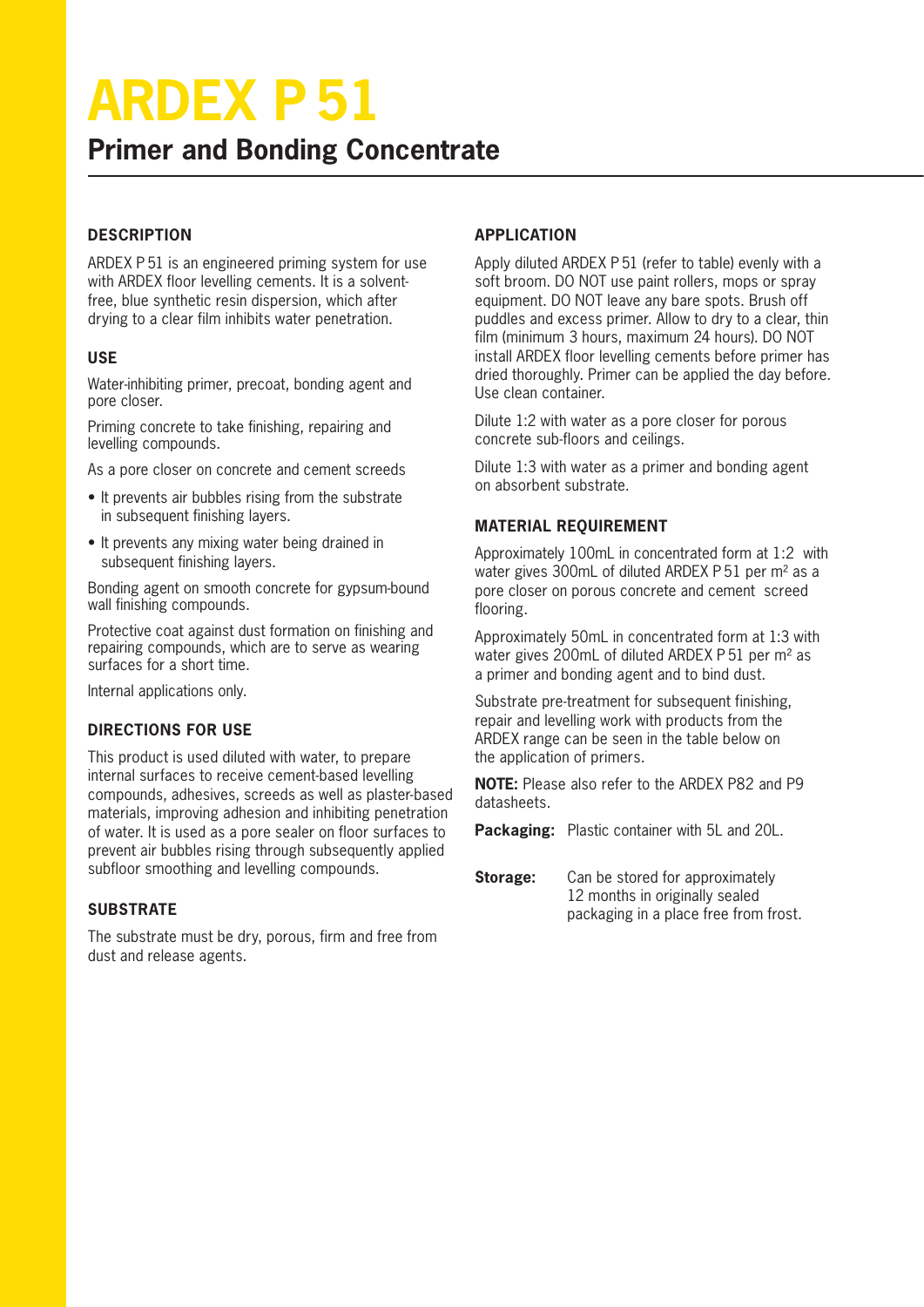| <b>SUBSTRATE</b>                                                                                                                                                                                                            | <b>PRIMER</b>                        | <b>DILUTION</b><br><b>ARDEX P51:</b><br><b>WATER</b> |
|-----------------------------------------------------------------------------------------------------------------------------------------------------------------------------------------------------------------------------|--------------------------------------|------------------------------------------------------|
| Smooth and dense substrates<br>such as pre-fabricated<br>concrete floors or particularly<br>compacted cement screeds<br>and wooden particle boards<br>when using finishing and<br>repairing compounds                       | ARDEX P9                             |                                                      |
| Smooth and dense substrates<br>such as improved anhydrite<br>screed flooring, terrazzo,<br>sandstone, tiles and board<br>coverings when using ARDEX<br>smoothing and levelling<br>compound for other repairing<br>compounds | ARDEX P82<br>ARDEX P9                |                                                      |
| Porous concrete and sand/<br>cement sub-floors and ceilings                                                                                                                                                                 | ARDEX P51                            | 1:2                                                  |
| Very porous concrete<br>lightweight AAC blocks and<br>floors, surfaces.                                                                                                                                                     | ARDEX P51<br>May require<br>2nd coat | 1:3                                                  |
|                                                                                                                                                                                                                             | ARDEX P51                            | 1:1                                                  |
| Smooth concrete walls and<br>ceilings for gypsum-bound<br>finishing compounds                                                                                                                                               | ARDEX P51                            | 1:3                                                  |
| Gypsum wallboards and<br>gypsum plastering for wall<br>finishing compounds and<br>cement-based thin bed mortar                                                                                                              | ARDEX P82                            | 1:3                                                  |
| Wooden particle board<br>panels when setting tiles with<br>ARDEX S 28 New quick-<br>setting building adhesive<br>improved with ARDEX 90                                                                                     | ARDFX P9                             |                                                      |
| Mastic asphalt, asphalt slab<br>coverings, synthetic coatings,<br>synthetic flooring, metal,<br>wood, varnished, beneath thin<br>bed mortars and repairing<br>compounds                                                     | ARDEX P82                            |                                                      |

**NOTE:** The information contained herein is to the best of our knowledge true and accurate. No warranty is implied or given as to its completeness or accuracy in describing the performance or suitability of the product application. Users are asked to check that the literature in their possession is the latest issue.

#### **COVERAGE**

One litre of ARDEX P 51 diluted with two litres of water will cover 8-10m<sup>2</sup> depending upon the absorbency of the subfloor.

#### **SAFETY PRECAUTIONS**

Wash off skin before drying takes place. Splashes in eyes, mouth or nose should be washed and thoroughly removed with clean fresh water immediately. Safety glasses recommended during use.

#### **GUARANTEE**

Ardex Australia Pty Ltd ("we" or "us") guarantees this product ("our goods") is free from manufacturing defects and will perform to any applicable specification published by us for 10 years from the date of purchase. Our liability under this guarantee is limited at our option to replacement of the product, repair of any damage to the immediate surface or area of application of the product, or compensation, in each case if we are satisfied loss or damage was due to a breach of this guarantee. This guarantee does not apply if damage or loss is due to failure to follow published instructions or any act or circumstance beyond our control, including shade variations and efflorescence. If you wish to make a claim under this guarantee you must notify us (Ardex Australia Pty Ltd, 20 Powers Road Seven Hills NSW 2147; Toll Free: 1800 224 070; Email: technicalservices@ardexaustralia.com) and provide evidence of your purchase of the product within 30 days of any alleged loss or damage occurring. We reserve the right to ask you for satisfactory evidence of any alleged loss or damage. Any claim under this guarantee is at your cost. This guarantee is in addition to any rights or remedies you may have as a "consumer" under the Australian Consumer Law and to that extent you need to be aware that: "Our goods come with guarantees that cannot be excluded under the Australian Consumer Law. You are entitled to a replacement or refund for a major failure and for compensation for any other reasonably foreseeable loss of damage. You are also entitled to have the goods repaired or replaced if the goods fail to be of acceptable quality and the failure does not amount to a major failure".